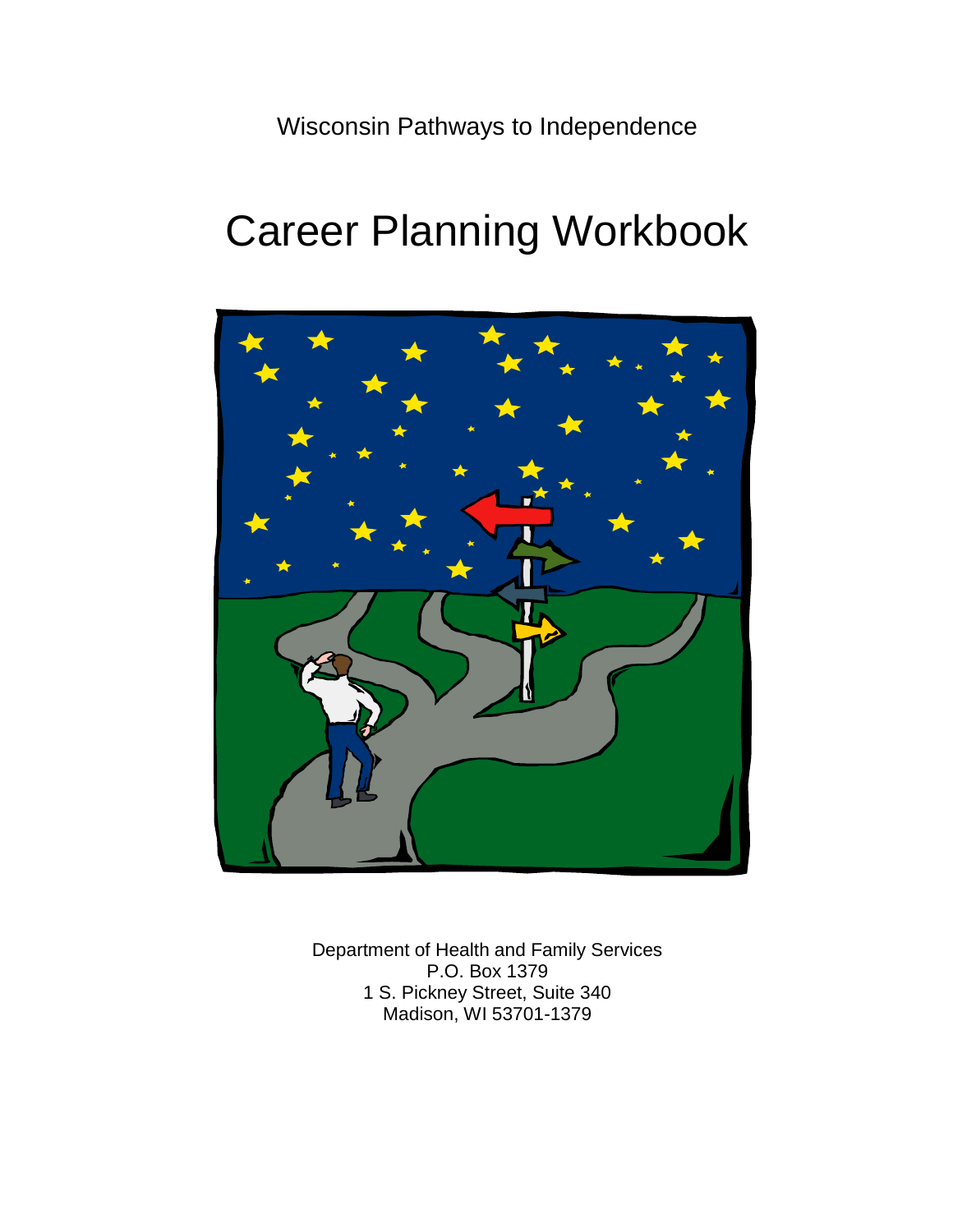Wisconsin Pathways to Independence

## **Career Planning Workbook**

Written by: Lisa A. Mills, Ph.D.

Published by: Pathways to Independence Demonstration Project Department of Health and Family Services P.O. Box 1379 1 S. Pickney Street, Suite 340 Madison, WI 53701-1379 608-261-8884 [www.dhfs.state.wi.us/aboutdhfs/osf/Pathways/osf-path-index.htm](http://www.dhfs.state.wi.us/aboutdhfs/osf/Pathways/osf-path-index.htm) © 2002

Credits Due: Pages 13 and 14 are unique questioning strategies developed by Beth Mount as part of Personal Futures Planning.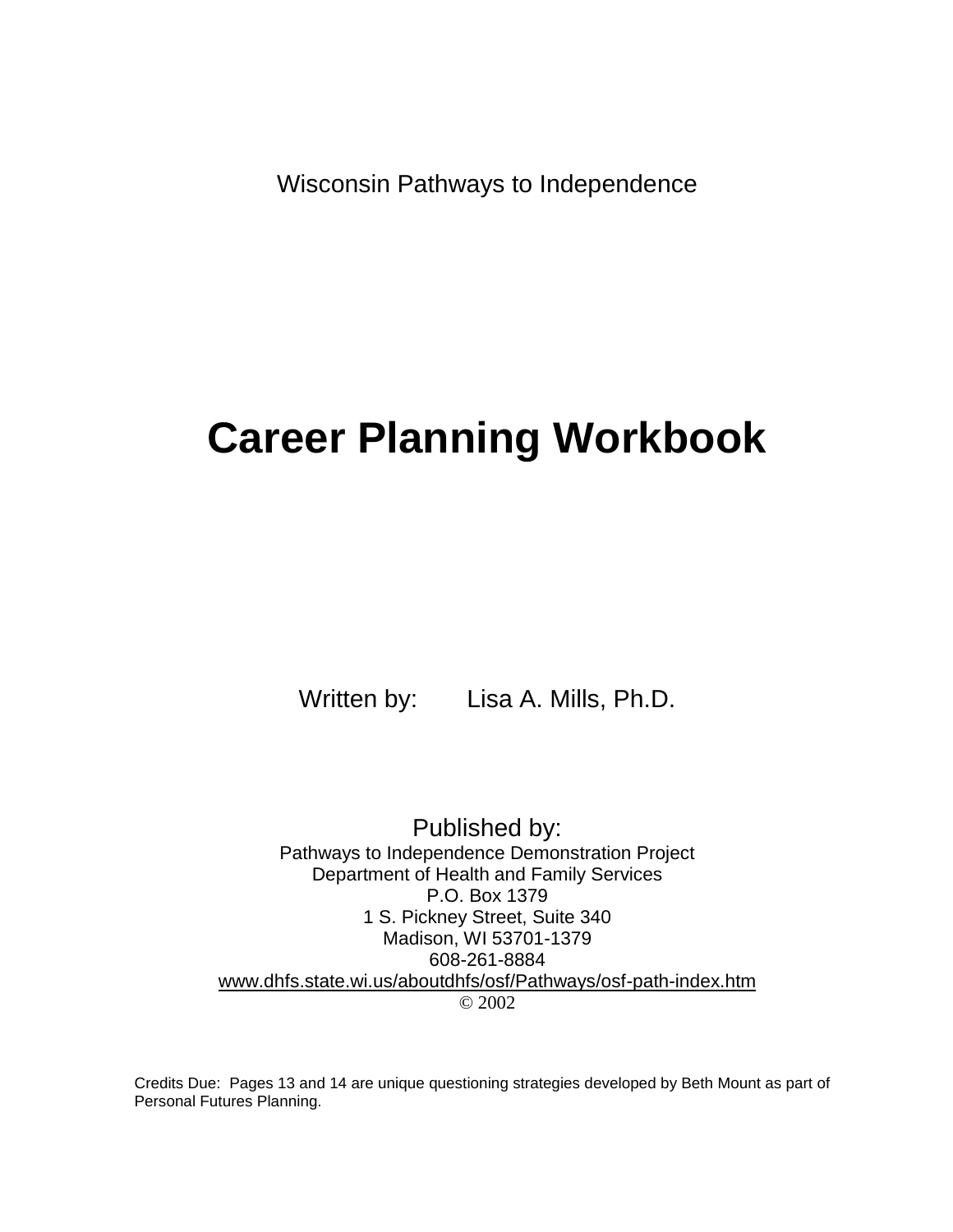

Welcome

This workbook has been made to help you figure out what kind of career you want to have. A career is the paid work you do throughout your life.

When you go after a career, this means you want more than just a job. You want a job that you enjoy and that is something you choose. But if you want a career, this also means you don't expect to stay in one job forever.

When people choose a career, they usually choose an area of work (e.g. working with animals) and then they do different jobs in that area throughout their lives.

With a career, once you've mastered a job, you look to move to a better job and build on the skills you have. When you work in this way, you can build up experience as time passes, and that will mean you can get *better jobs at better pay* as you get older. This is how people build their careers.

Reaching your career goal is all about:

- Having jobs you enjoy.
- Building up your skills so you can reach your full potential.
- Getting paid what you are worth.

If this sounds good to you, then going after a career goal is probably right for you.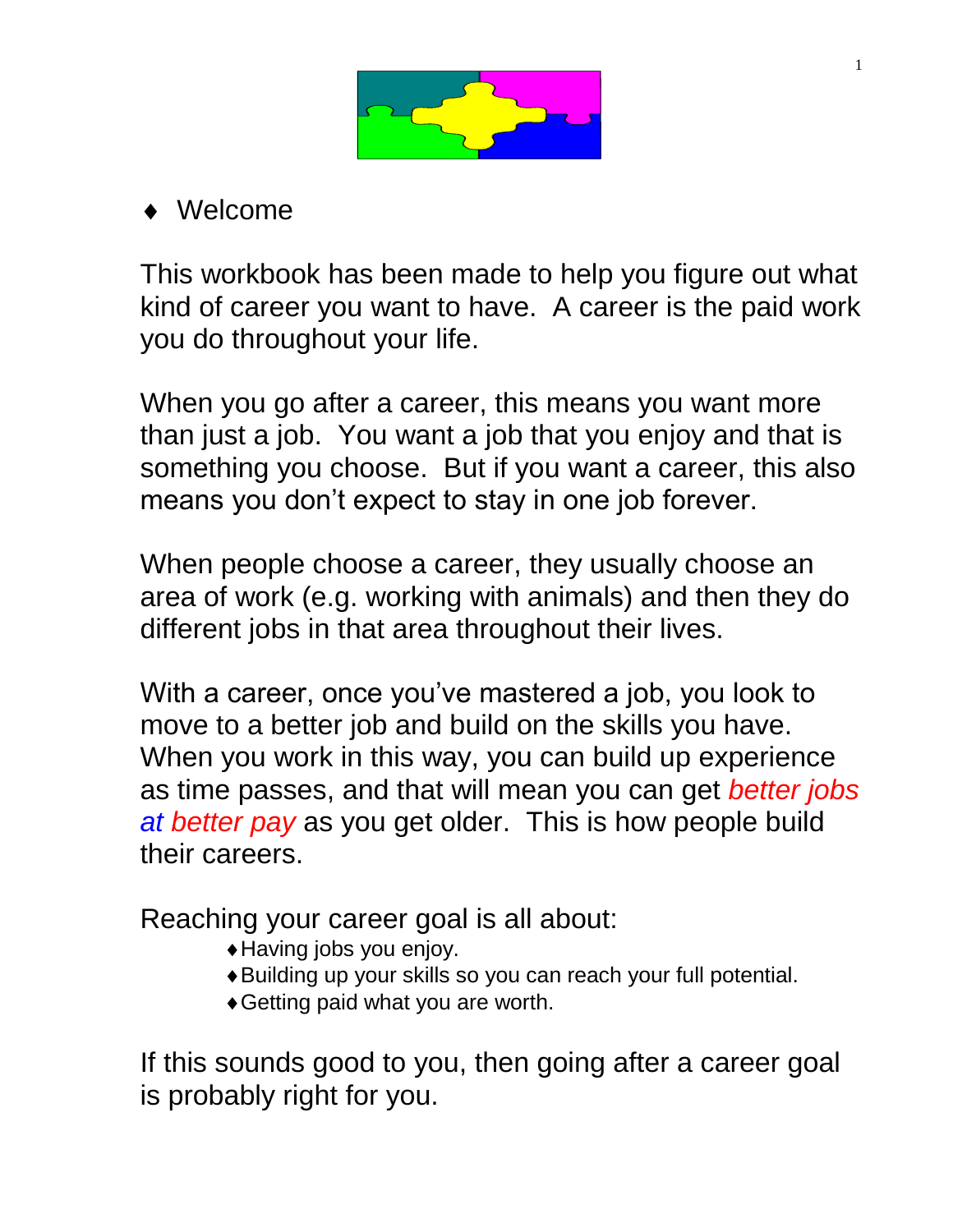Choosing a career is a very important decision. None of us want to spend our lives doing work we don't enjoy.

Sometimes people change careers because they find the first choice they made didn't turn out to be the right choice for them. That's okay. The main goal is to be happy and successful in the jobs you have.

But when you start looking for a job, it's important to think about having a long-term career goal. If you don't, you could end up moving from job to job, and always being in entry-level positions because you are hopping around from one area of work to another. Without a career goal, you might also get a job and end up staying in that job forever, even though doing this may not help you grow and reach your full potential. For all of these reasons, choosing a career is a very important decision.

This workbook will get you thinking about which career might be right for you. Feel free to write on every page! Space has been left so that you can write in your thoughts and ideas. Your Employment Specialist will help you fill out this workbook if you need help. It's a good idea to ask people who know you really well to help you answer some of the questions in this workbook.

Once you have completed the workbook, make sure you share it at your first career planning meeting so that others can learn about who you are and what you want.

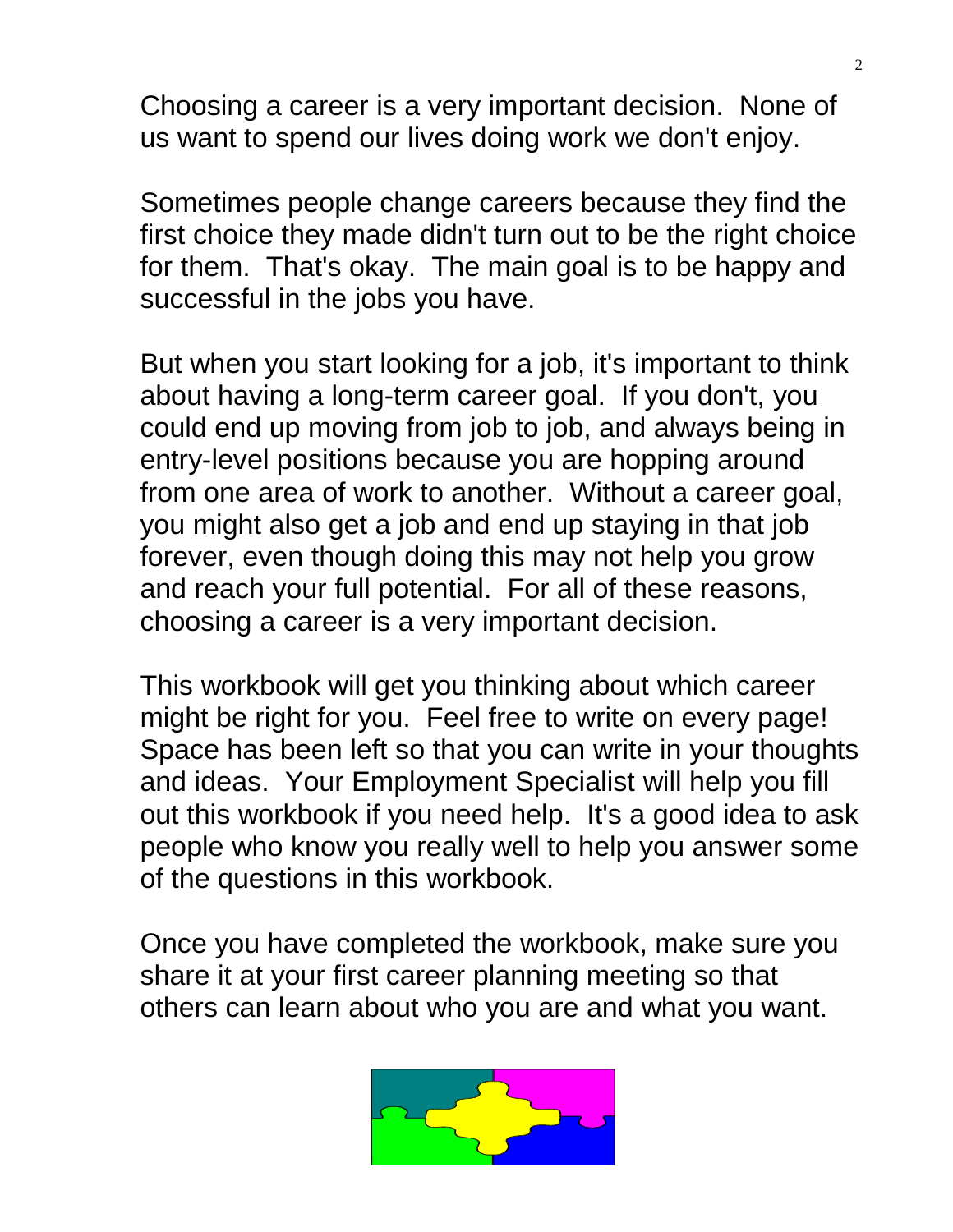

## How Will You Fill Out This Workbook?

The goal is to have this workbook filled out before your first career planning meeting. Take some time and look through this workbook with your Employment Specialist. Then come back to this page.

STEP #1: Your Employment Specialist will help you fill out this workbook if you need help. Think about what kind of help you would want from your Employment Specialist. Make a note of that here:

STEP #2: The first person to answer all of the questions in this workbook should be YOU! So make some dates with your Employment Specialist to fill out this workbook. You may want to meet in different places where you spend time so the Employment Specialist can learn more about you and your life.

STEP #3: If you get stuck on some of these questions, think about other people who know you well and would be able to help you. Then, you and your Employment Specialist can arrange to visit these people to get their help with this workbook.

STEP #4: Bring this workbook to your first career planning meeting, and be ready to share what is in it so everyone can learn about who you are and what is important to you.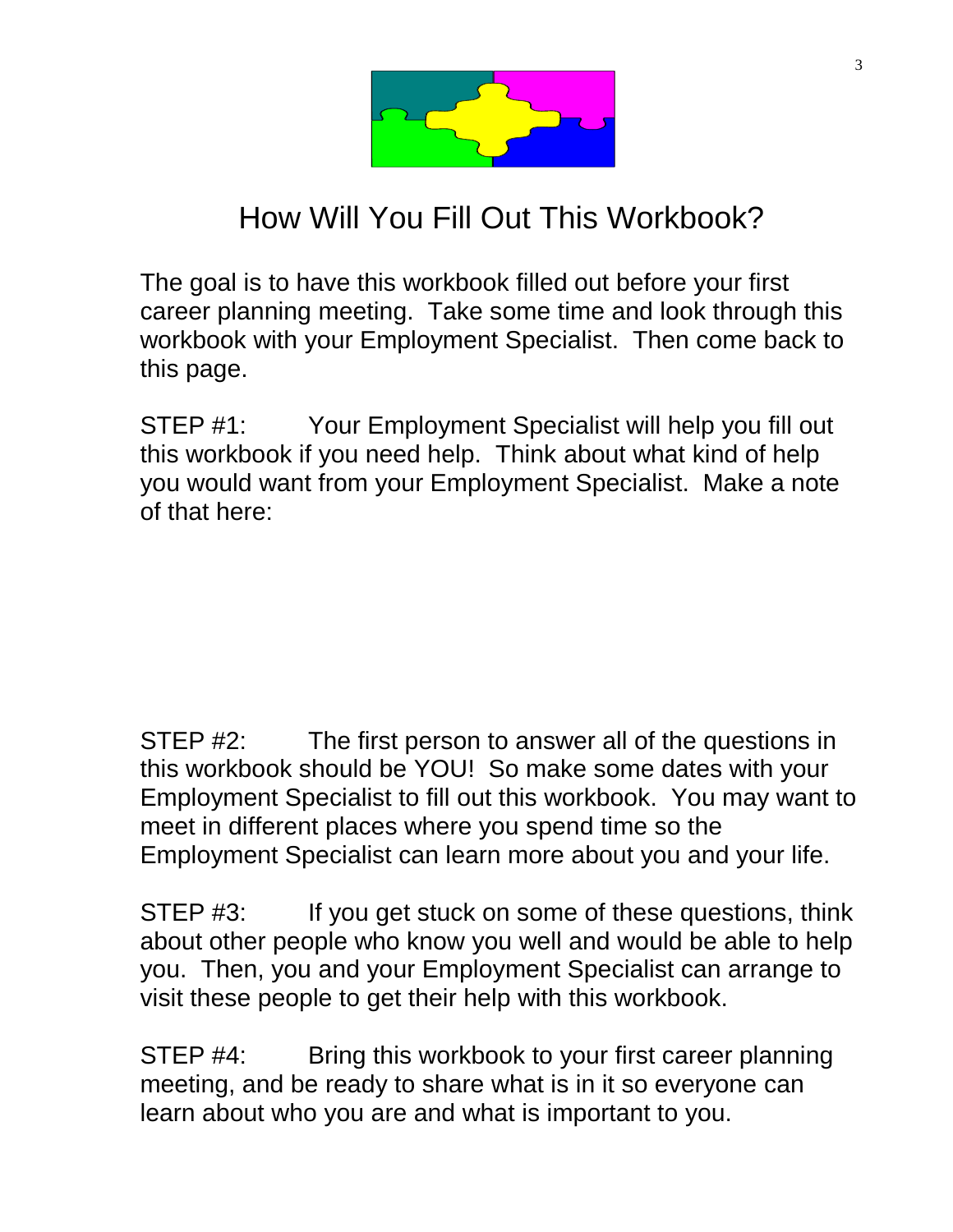

◆ Think About the Education You've Had

What high school did you go to? \_\_\_\_\_\_\_\_\_\_\_\_\_\_\_\_\_\_\_\_\_\_\_\_\_\_\_\_\_\_\_\_\_

Did you graduate?  $\bigcirc$  Yes  $\bigcirc$  No

If yes, what year did you graduate?

What classes or school activities did you do best in?

What classes or school activities did you enjoy most?

Did you work or volunteer while you were in high school?





If yes, what kind of work or volunteering did you do?

Who was your favorite teacher? \_\_\_\_\_\_\_\_\_\_\_\_\_\_\_\_\_\_\_\_\_\_\_\_\_\_\_\_\_\_\_\_\_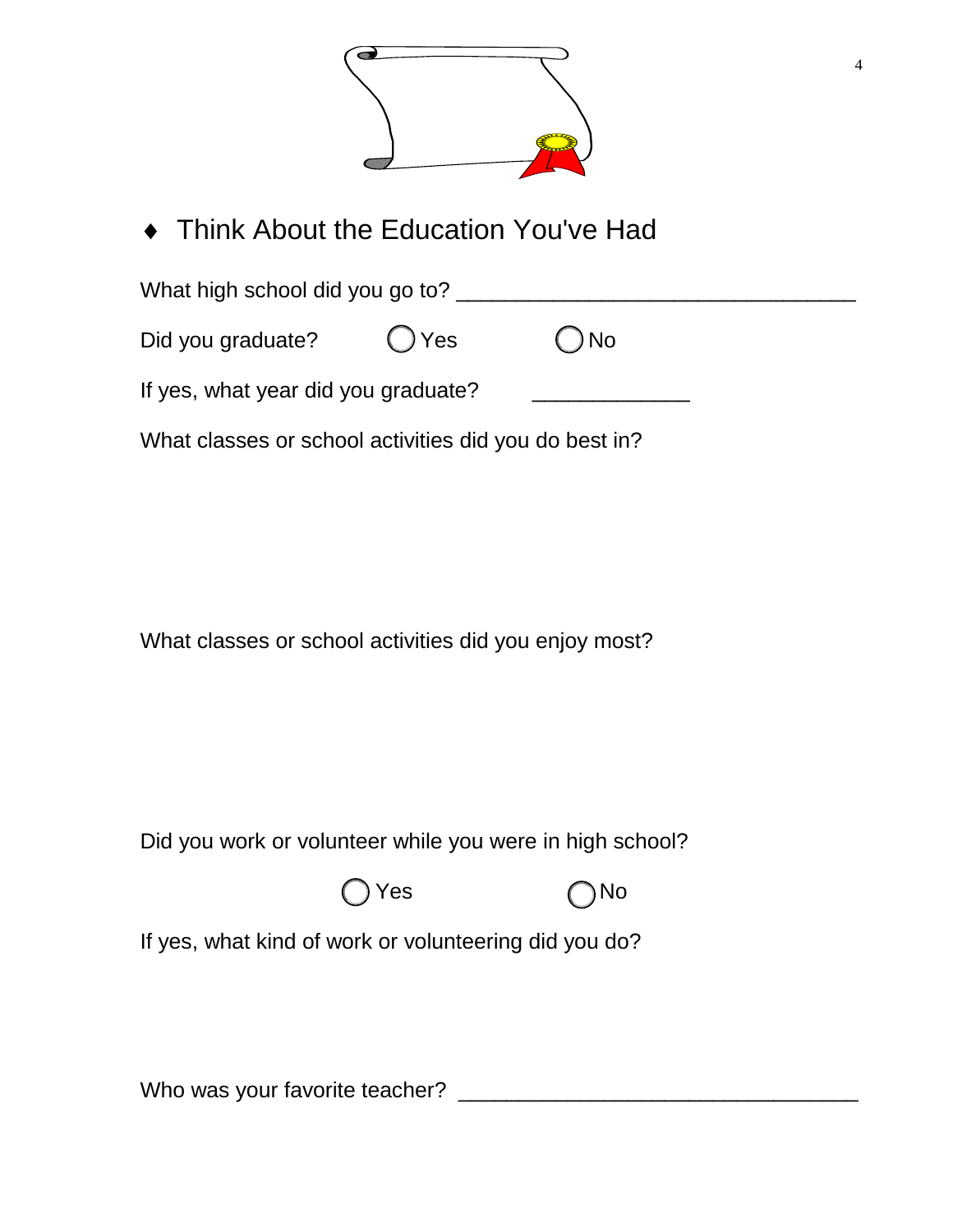

What have you done since you left high school?

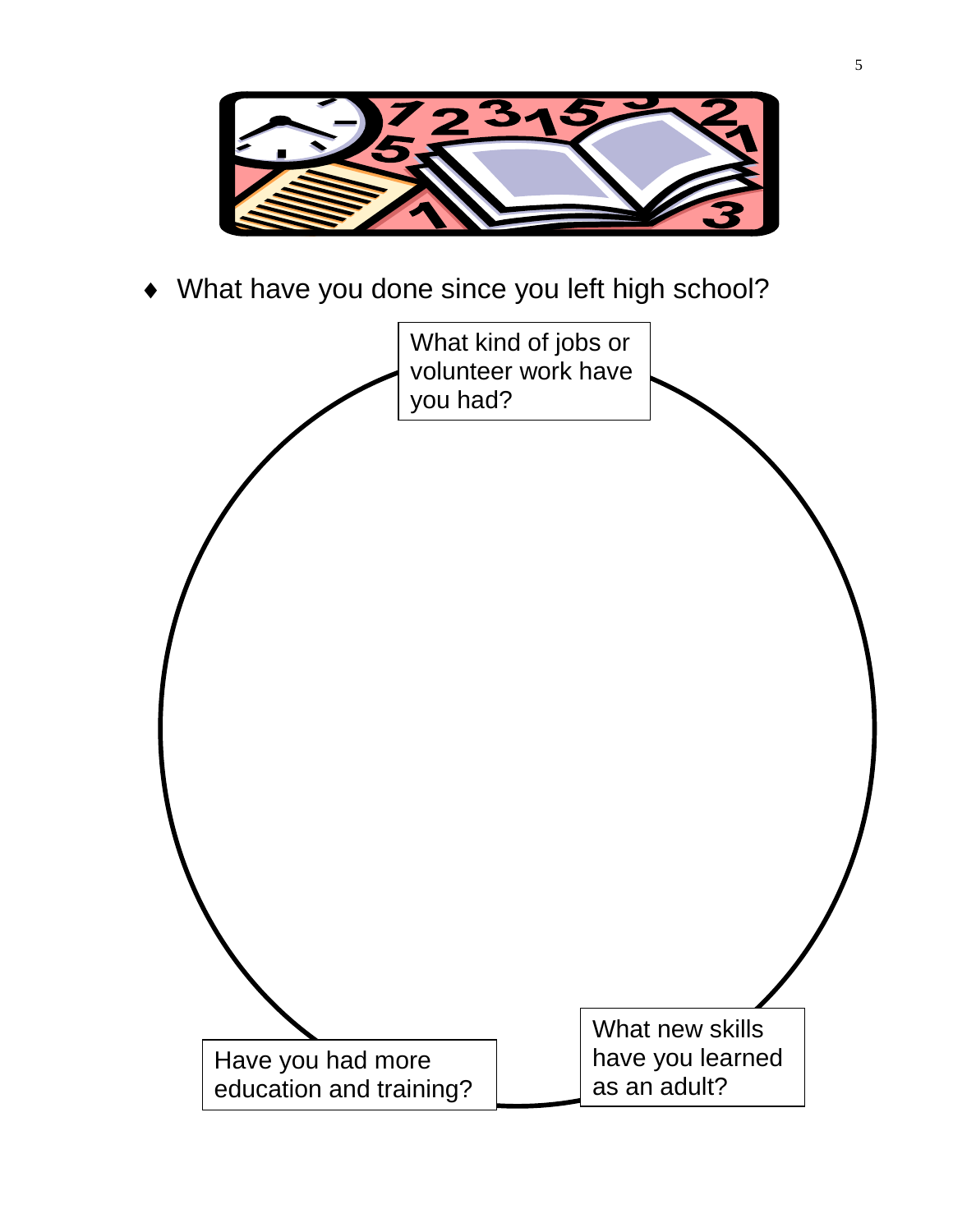

What do you do at home?

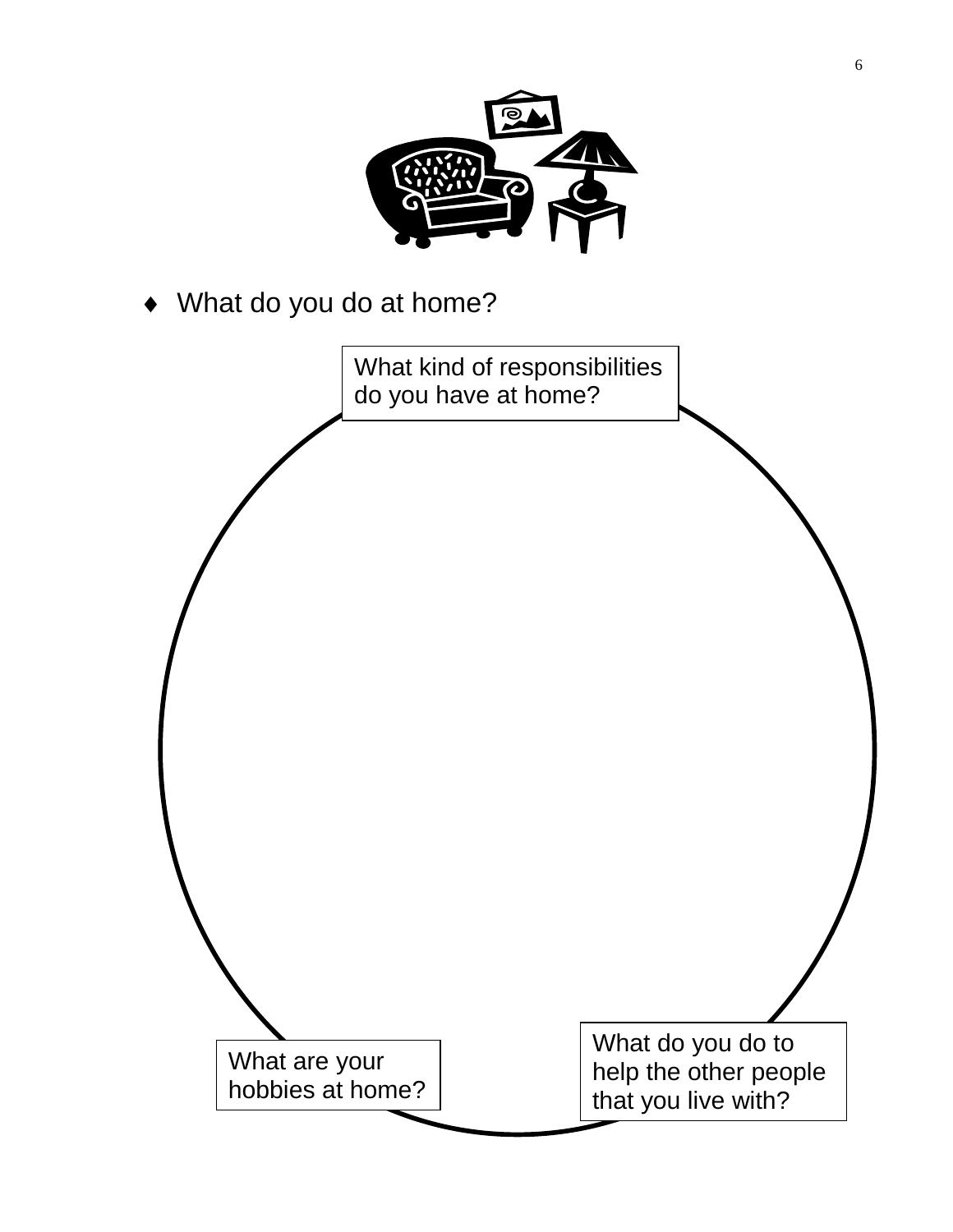

What do you do in your community?

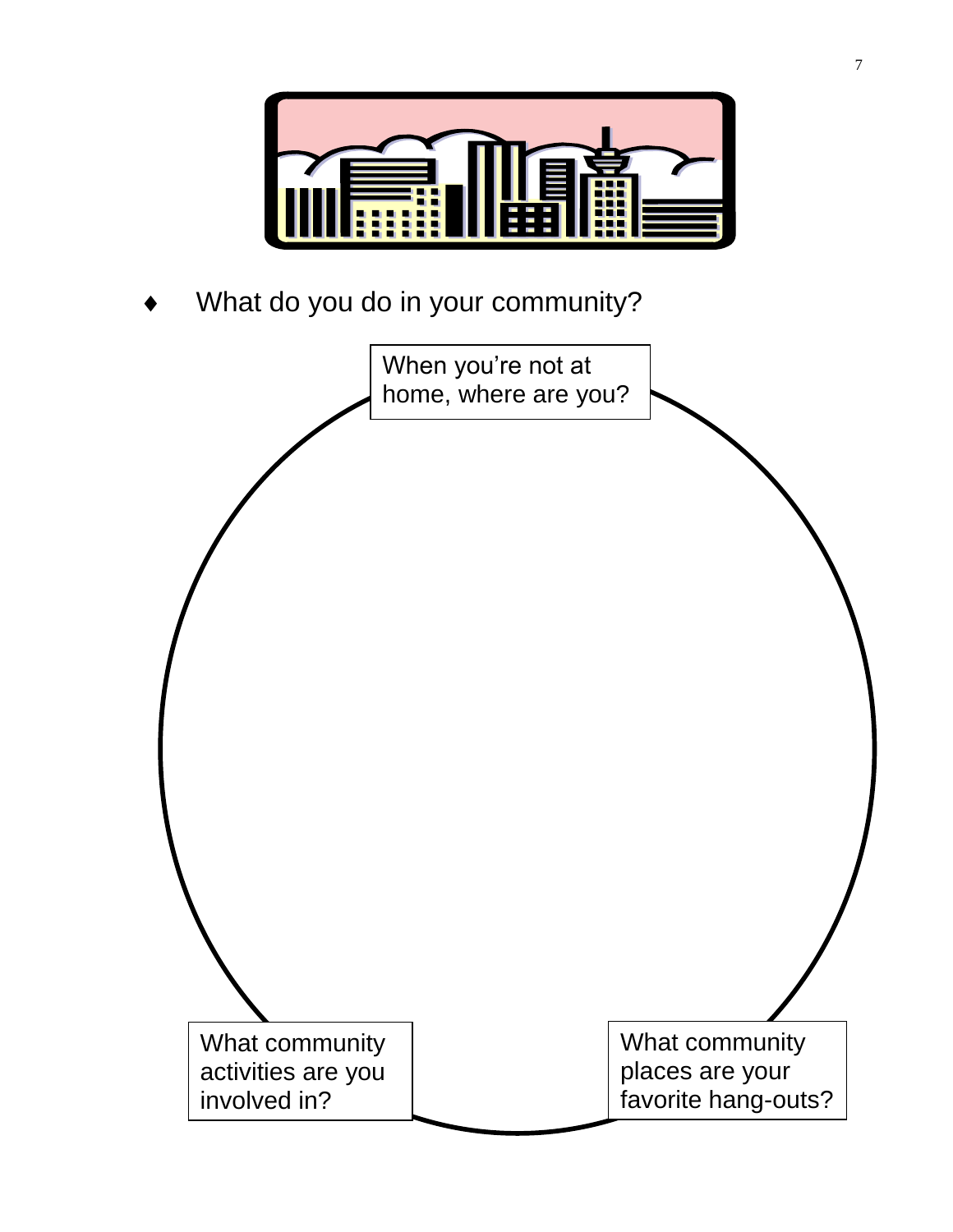

What are your strengths and natural gifts!

What are you good at? What natural talents do you have?

Your career goal should be built on your strengths and natural gifts. What do you find it easy to help others with?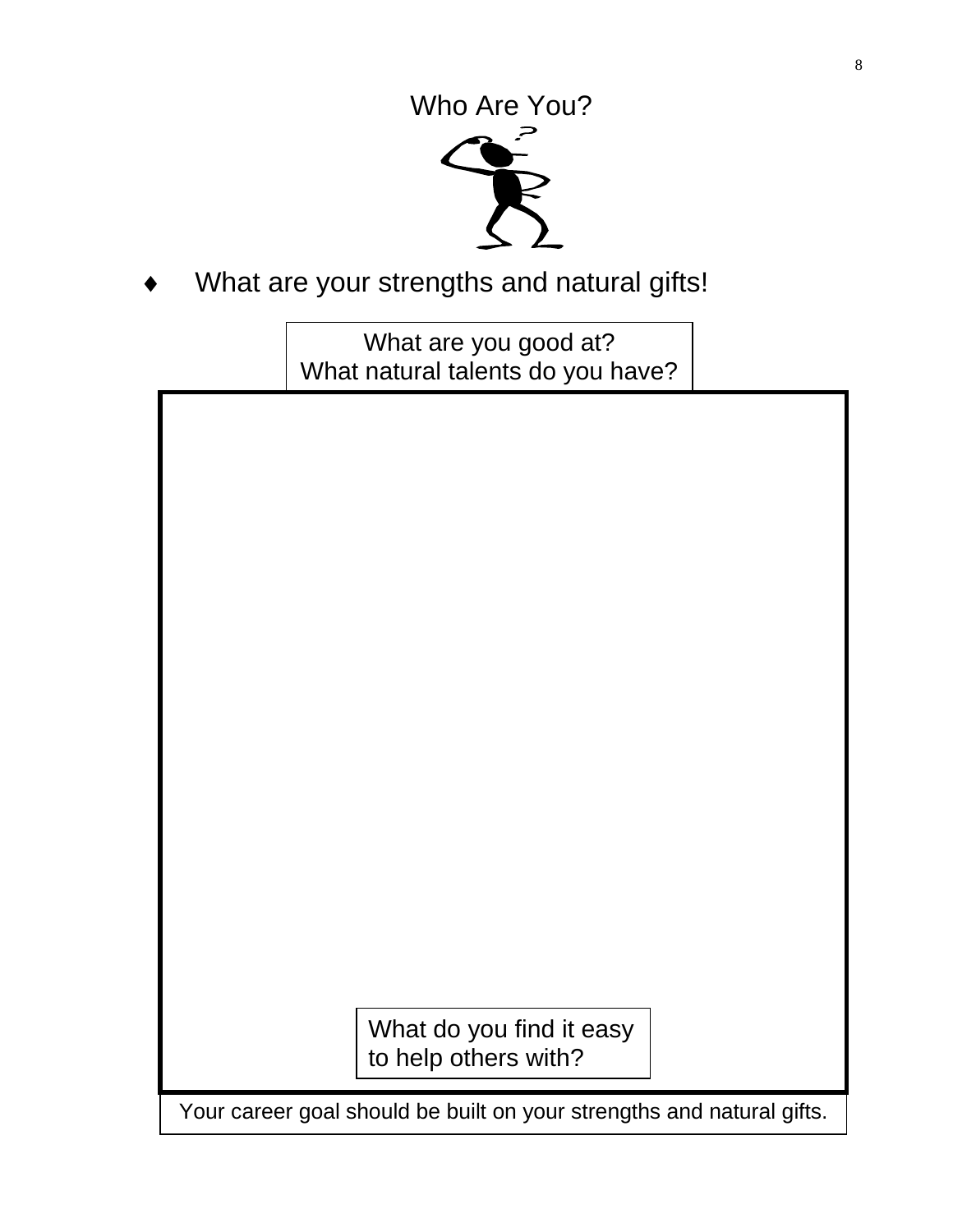

What are your interests and preferences!

What do you really enjoy doing? What do you get excited about?

| What are your favorite                                              |  |
|---------------------------------------------------------------------|--|
| ways to help other people?                                          |  |
| Your career goal should be built on your interests and preferences. |  |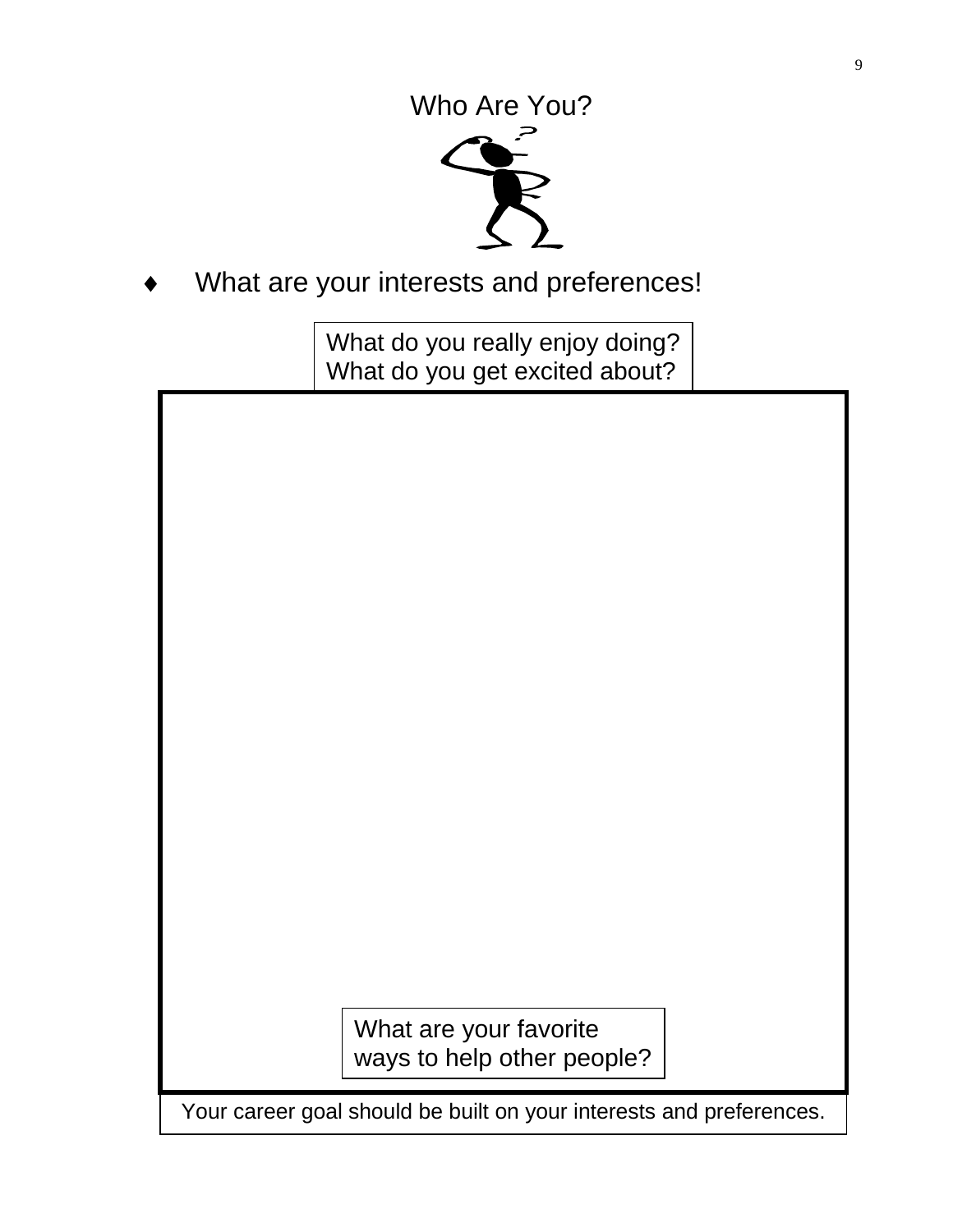

We all have weaknesses! What are yours?

What things do you struggle to do? What things do you feel you are not very good at?

Be honest. We can only get around our weaknesses if we admit we have some! But don't be too hard on yourself. If this list is longer than the one you made on Page 10, go back to Page 10 and add some more ideas!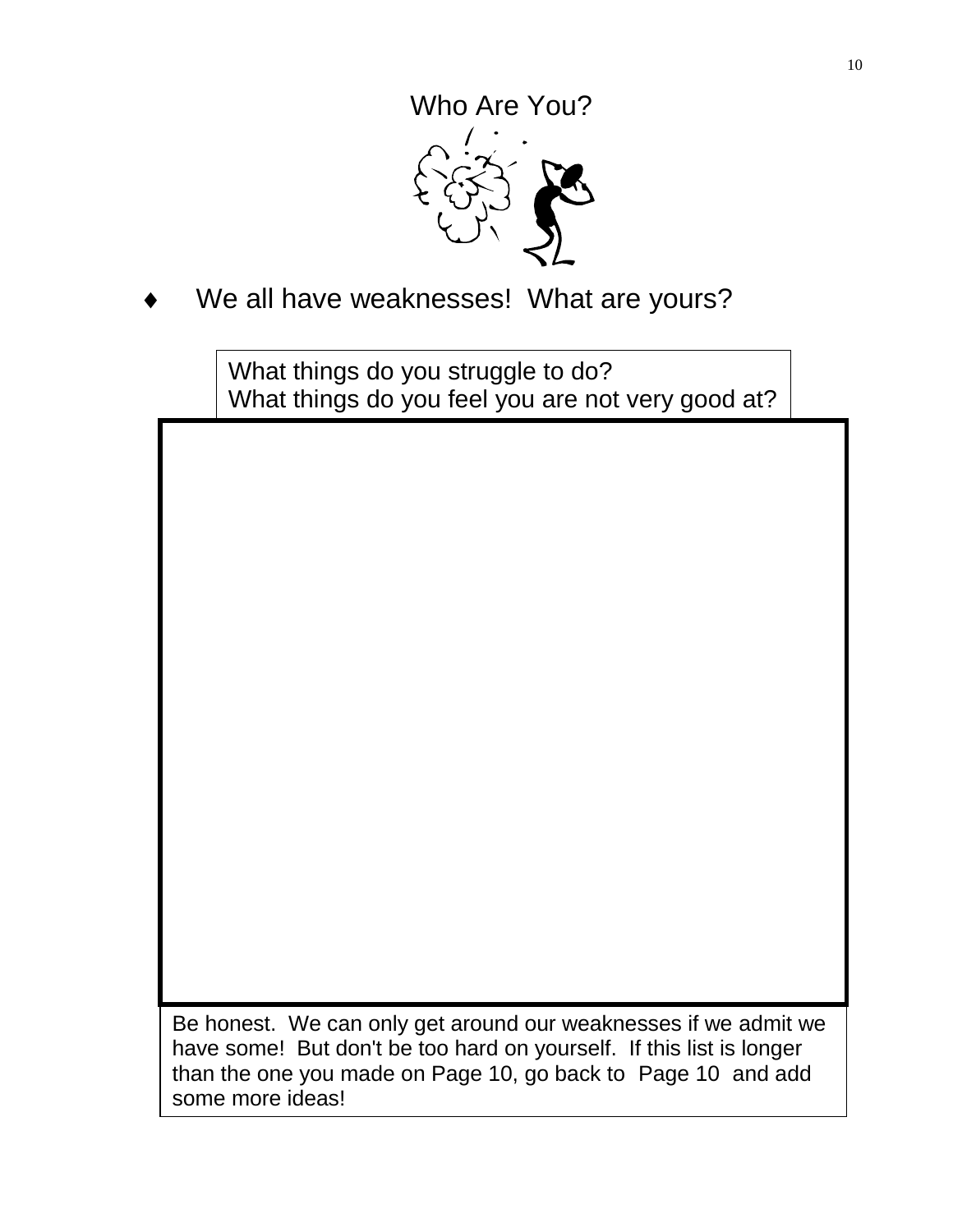We all have dislikes! What are yours?

What things are no fun or really boring for you? What things do you just plain hate doing?

didn't like en yes, whie them above and whie down the reasons<br>didn't you like these jobs? This is important information to have. Have you had any jobs or volunteer work in the past that you really didn't like? If yes, write them above and write down the reasons why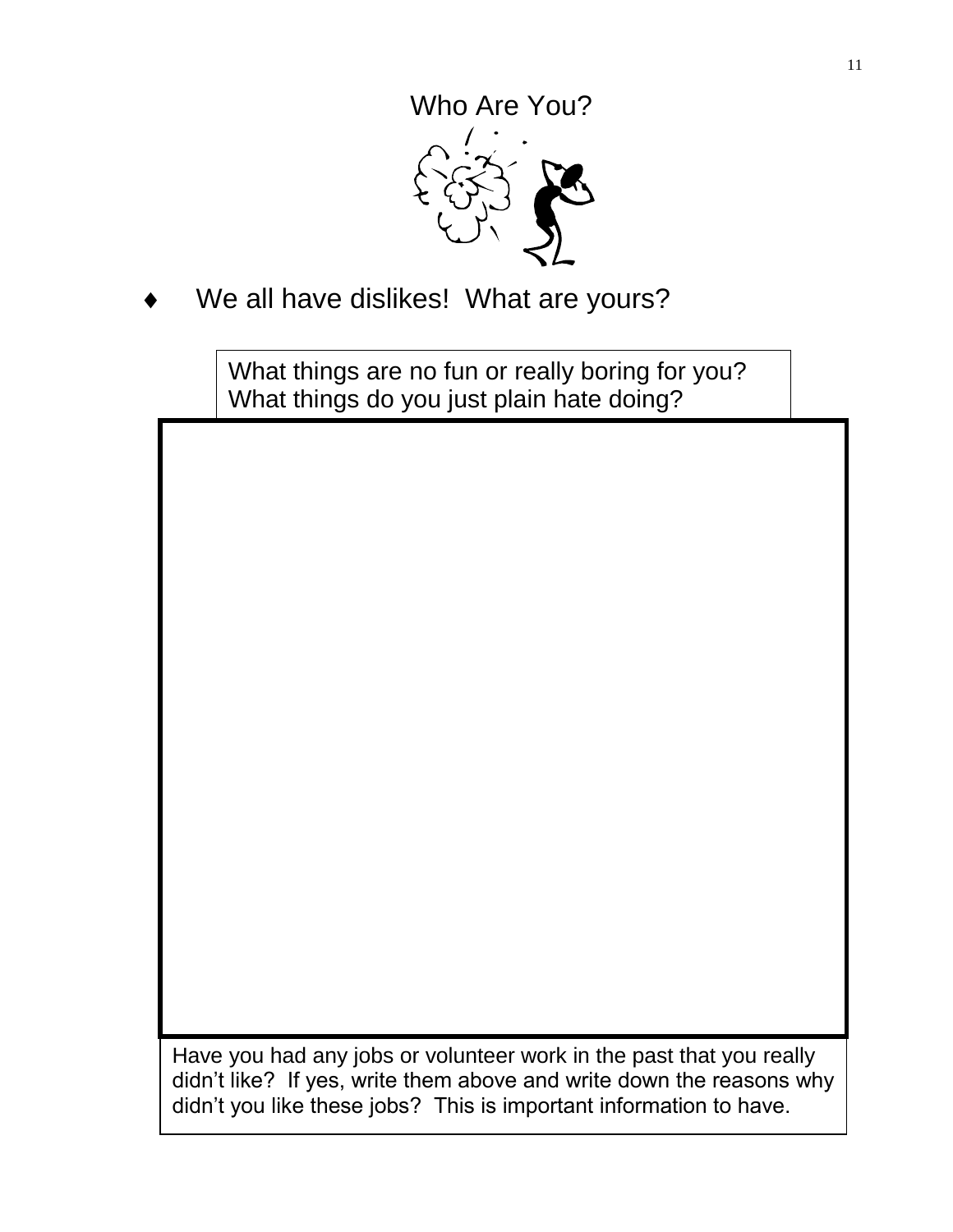|                                                                                  | What Kind of Person Are You?                |                |
|----------------------------------------------------------------------------------|---------------------------------------------|----------------|
| What time of day do you feel at your best?                                       |                                             |                |
| <b>Morning</b>                                                                   | Afternoon                                   | Evening        |
|                                                                                  |                                             |                |
| What time of day do you start feeling pretty tired? ____________________________ |                                             |                |
| If you have a choice, do you like being inside or outside the best?              |                                             |                |
| Inside                                                                           | Outside                                     |                |
| If you have a choice, do you like doing things with                              |                                             |                |
|                                                                                  | Lots of people $\bigcirc$ Just a few people | By yourself    |
| Are you a person who likes                                                       |                                             |                |
| Quiet, calm places $\bigcirc$                                                    | Noisy, busy places $\bigcirc$               | Doesn't matter |
| Describe a perfect day for you                                                   |                                             |                |
|                                                                                  |                                             |                |
|                                                                                  |                                             |                |
|                                                                                  |                                             |                |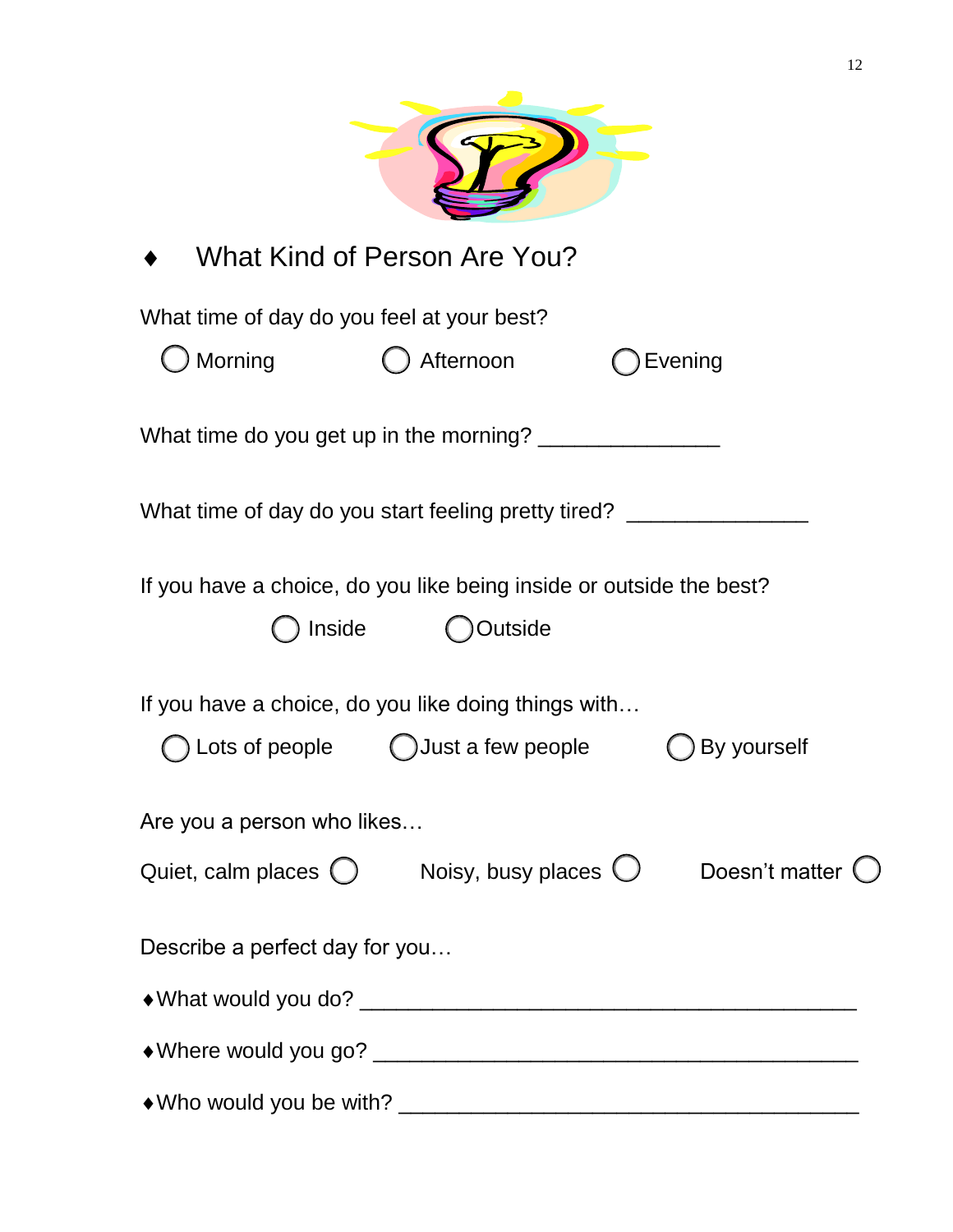

## What Works For You?

## Things That Work

#### **Opportunities, situations, or people that:**

- 
- 
- $\Rightarrow$  Keep me interested;<br>  $\Rightarrow$  Bring me out of my shell.  $\Rightarrow$  Make me feel good
- $\Rightarrow$  Bring out the best in me;  $\Rightarrow$  Motivate and energize me;
	-
	- $\Rightarrow$  Make me feel good about myself.

| Opportunities | Situations | People |
|---------------|------------|--------|
|               |            |        |
|               |            |        |
|               |            |        |
|               |            |        |
|               |            |        |
|               |            |        |
|               |            |        |
|               |            |        |
|               |            |        |
|               |            |        |
|               |            |        |
|               |            |        |
|               |            |        |
|               |            |        |
|               |            |        |
|               |            |        |
|               |            |        |
|               |            |        |
|               |            |        |
|               |            |        |
|               |            |        |
|               |            |        |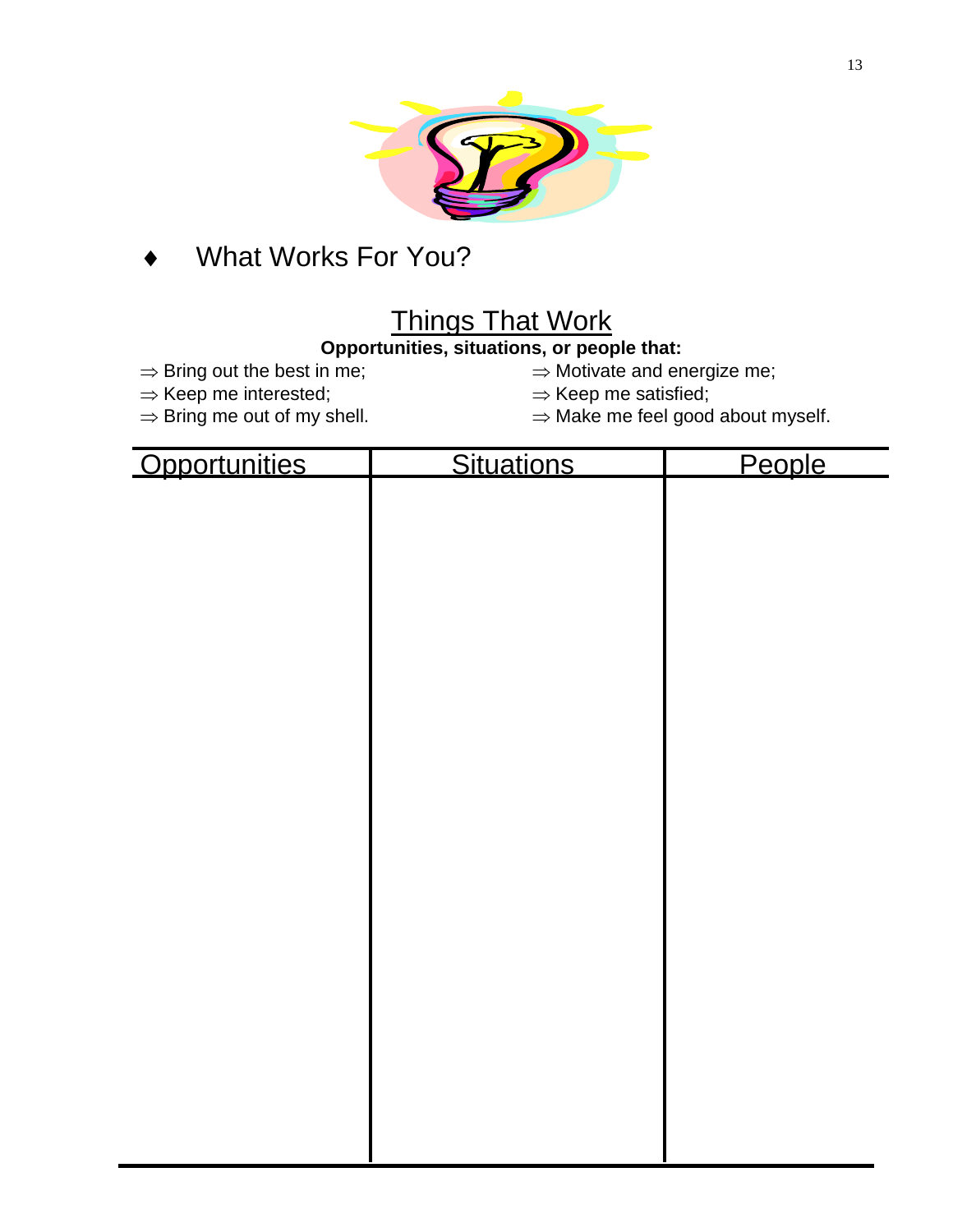

## What Doesn't Work For You?

## Things That Don't Work

#### **Opportunities, situations, or people that:**

 $\Rightarrow$  Bring out the worst in me;  $\Rightarrow$  Sap my energy and motivation;

- 
- ⇒ Make me bored;<br>
⇒ Make me withdraw from others. <br>
⇒ Make me feel bad ab
- -
	- $\Rightarrow$  Make me feel bad about myself.

| Opportunities | Situations | People |
|---------------|------------|--------|
|               |            |        |
|               |            |        |
|               |            |        |
|               |            |        |
|               |            |        |
|               |            |        |
|               |            |        |
|               |            |        |
|               |            |        |
|               |            |        |
|               |            |        |
|               |            |        |
|               |            |        |
|               |            |        |
|               |            |        |
|               |            |        |
|               |            |        |
|               |            |        |
|               |            |        |
|               |            |        |
|               |            |        |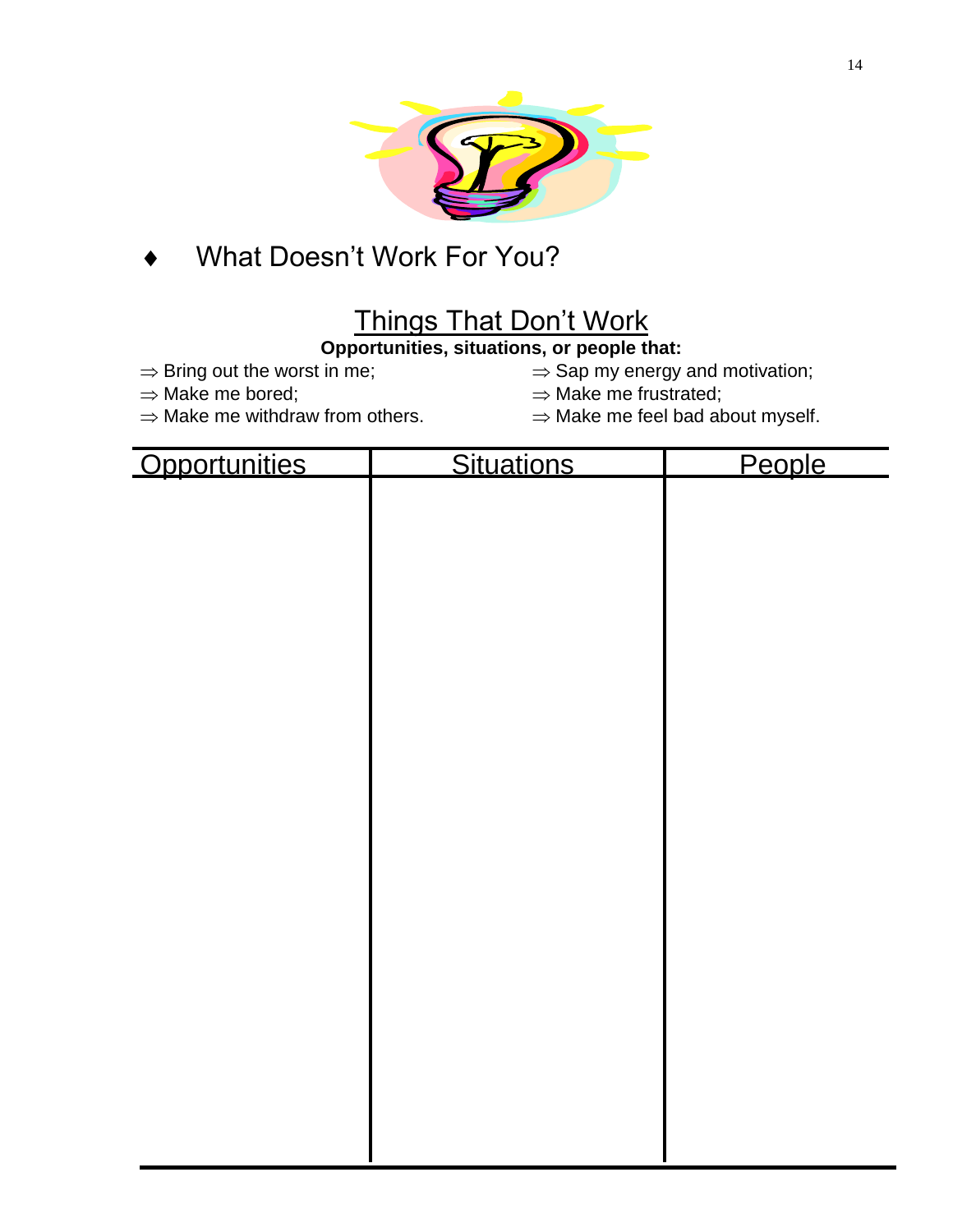

### How Healthy Are You?

How often do you have to stay home because you are not well?



When you don't feel well, what is usually the problem?

Does your disability cause you to have any health problems? If yes, please write down what those health problems are:

What major health problems, illnesses, injuries or surgeries have you had in the past?

\*If any of these are still problems for you, please circle them.

Do you feel comfortable talking about your health with your Career Planning Team or would you like to keep it just between you and your Employment Specialist? ) O.K. to talk about it.  $\bigcirc$  Not O.K to talk about it.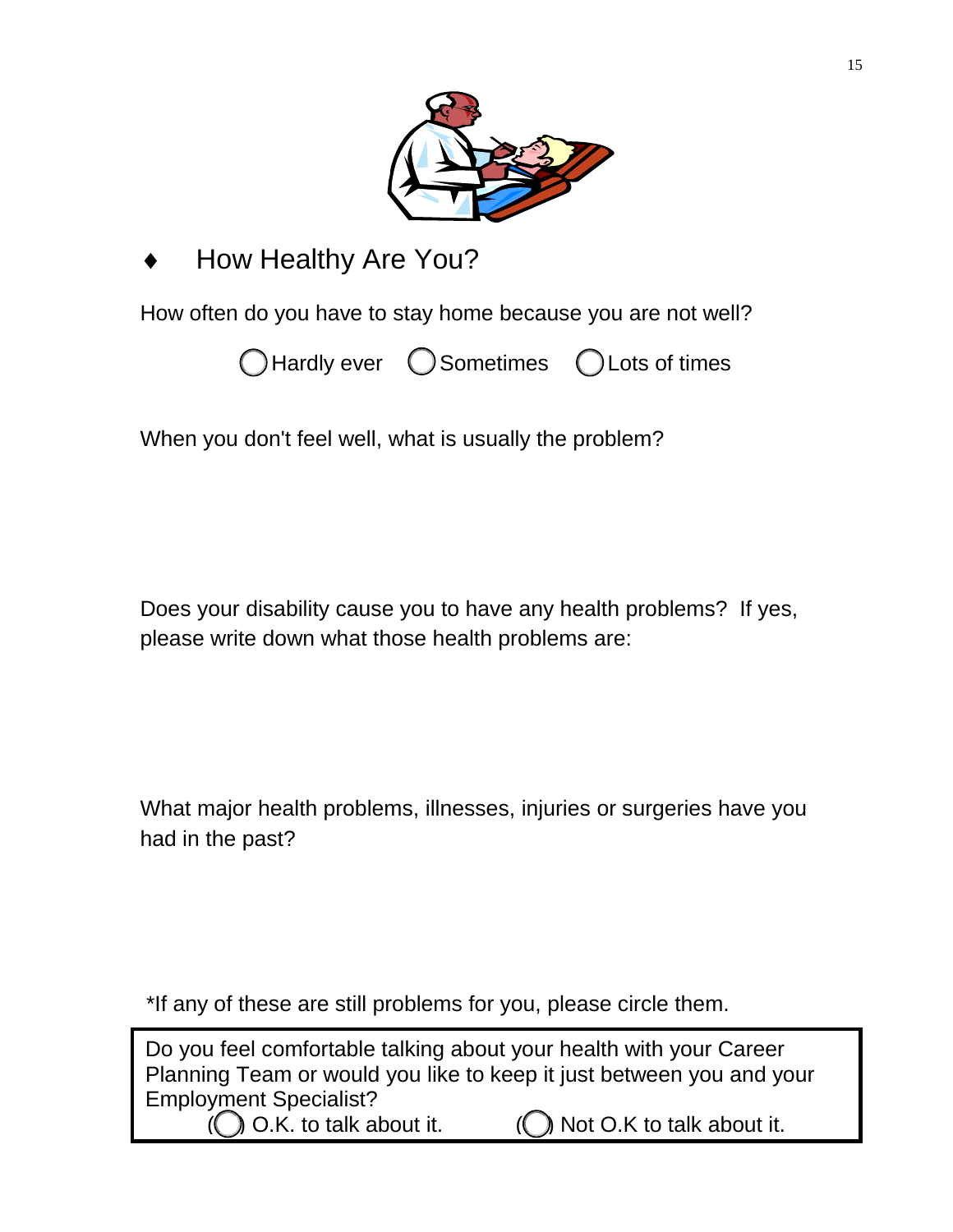

What Career Goals Sound Good to You Right Now?

Go back and look over what you have put on pages 6 to 11. Think about what you are good at and what you enjoy doing. Then list some possible career areas you think you might really enjoy.

are just starting to think about career areas you might want Remember: You are not making a final decision here. You to explore. Your career planning meetings will help you think about this even more.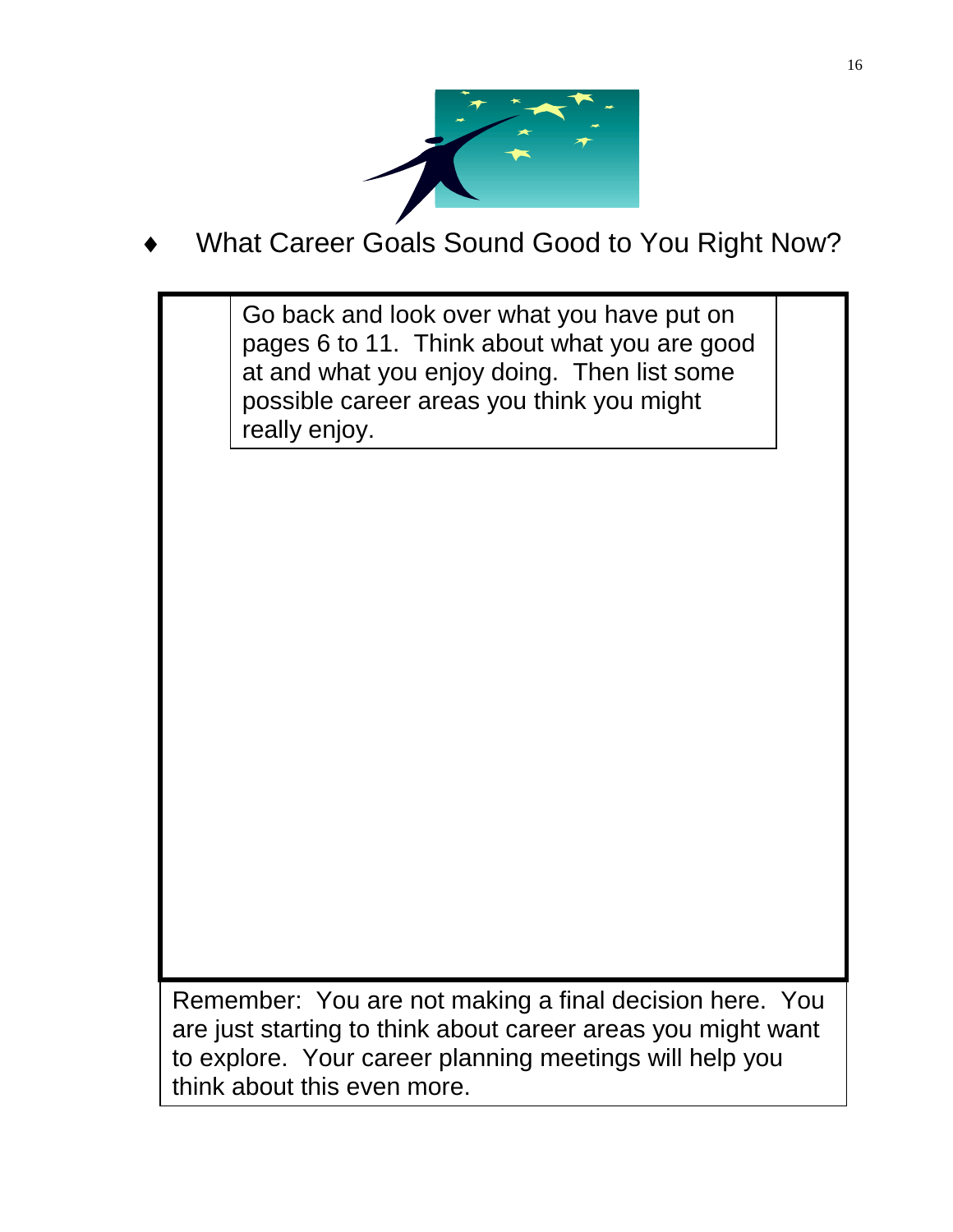

## What Kind of Work Situation Sounds Good to You?

Go back and look over what you have put on pages 14 to 16. Then answer the questions below.

How many hours a day would you like to work?

How many days a week would you like to work? \_\_\_\_\_\_\_\_\_\_

How close to your home would you like to work?

|  | ) Very clos |  |
|--|-------------|--|
|  |             |  |

e  $\bigcap$  Nearby  $\bigcap$  Doesn't Matter

Describe your ideal workplace. What would it be like?

Describe ideal co-workers for you. What would they be like?

What pay and benefits would you like?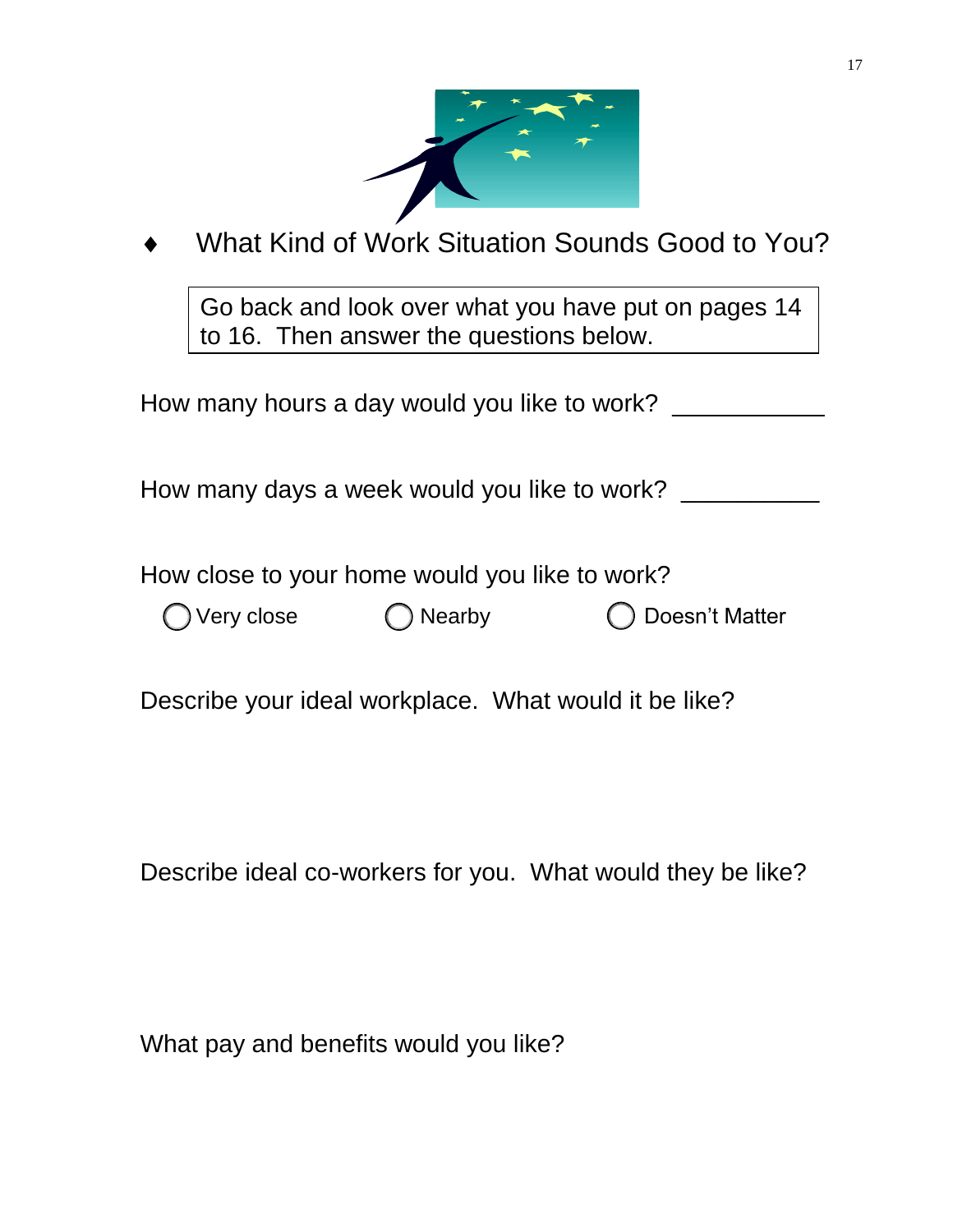

Support You Have For Finding Work?

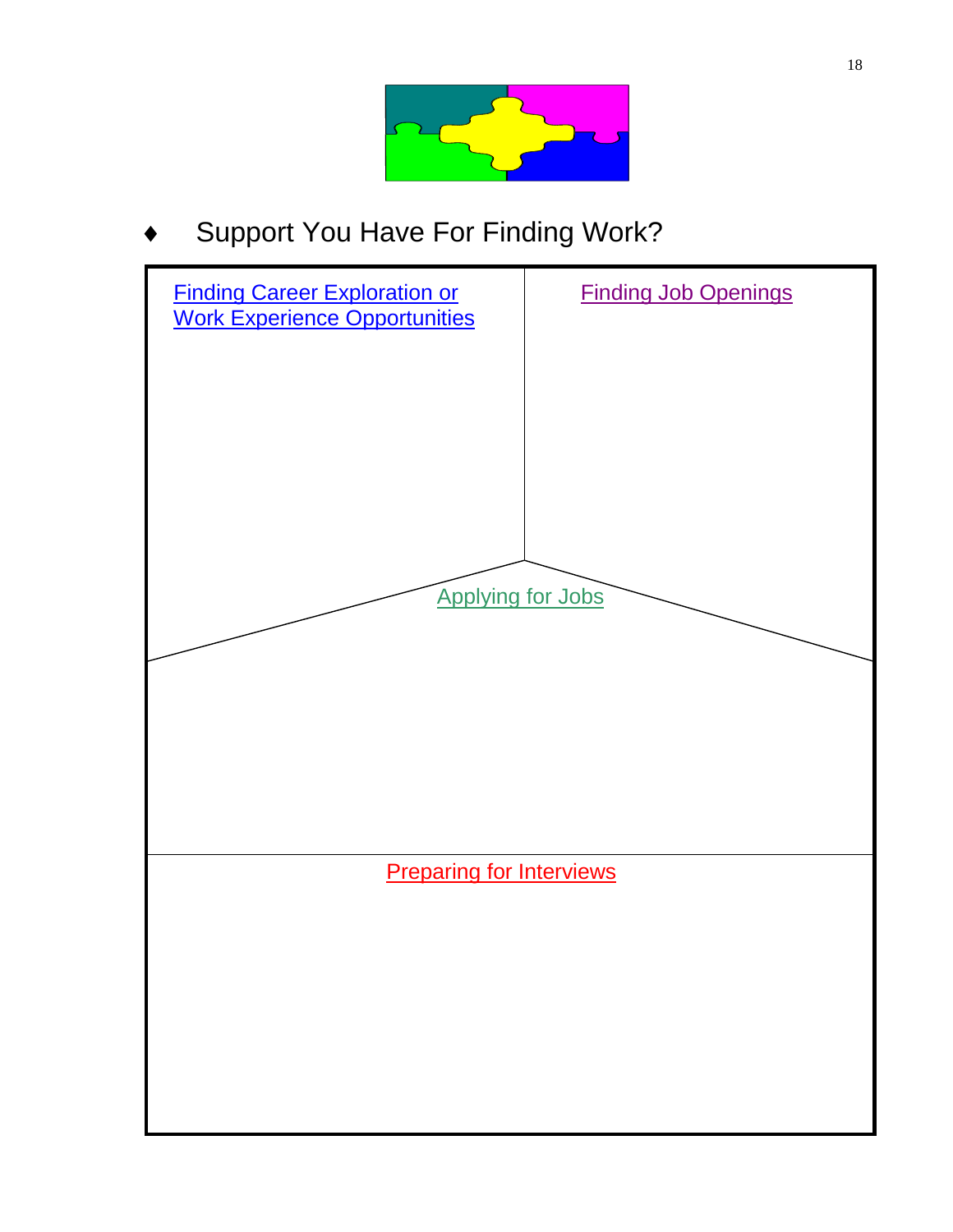

Support You Have For Keeping Work?